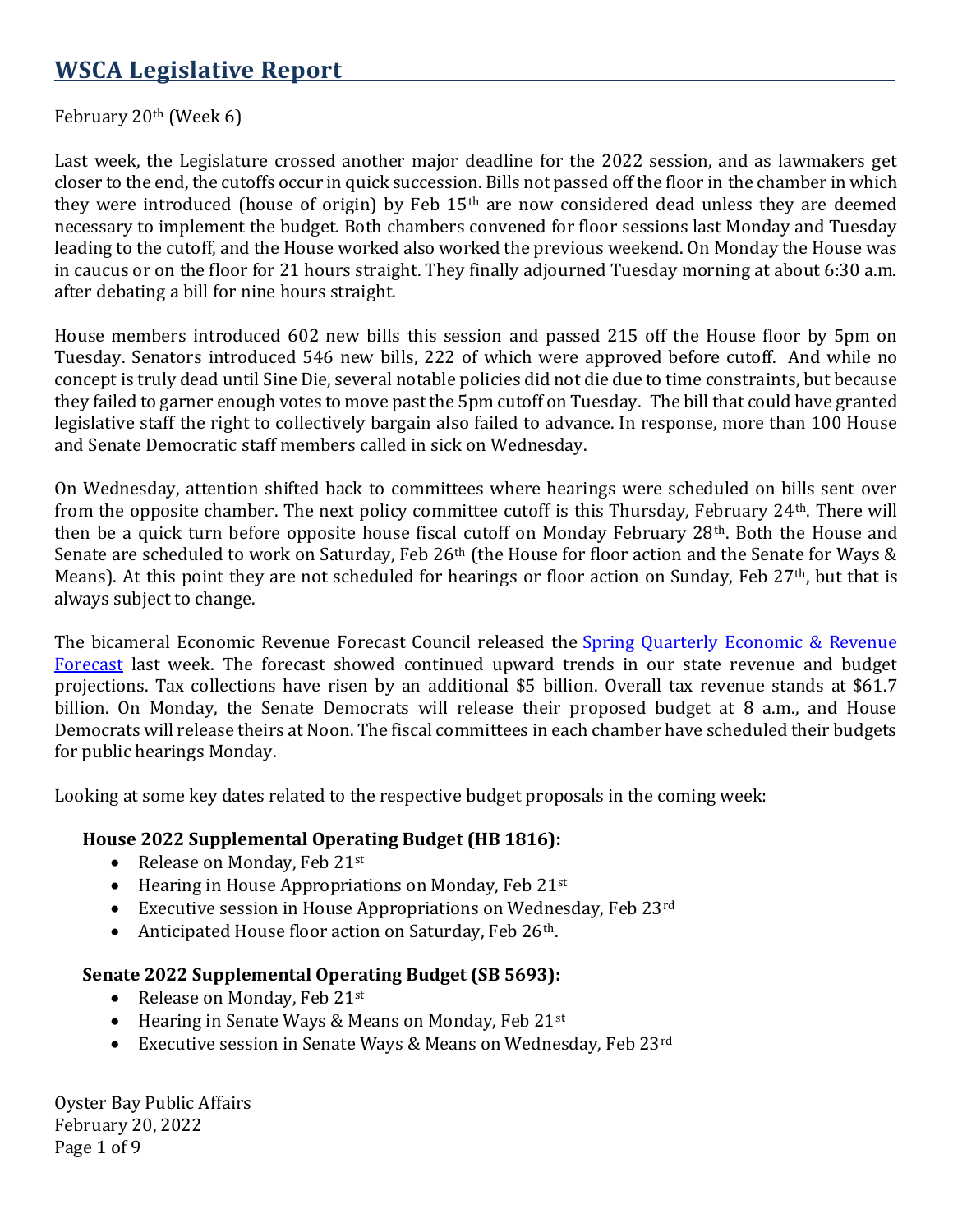• Anticipated Senate floor action on Friday, Feb  $25<sup>th</sup>$ 

#### *Electeds & Elections*

Representative Laurie Dolan (D-22) **announced** last week that she will not seek re-election, and will retire from the Washington State Legislature at the end of 2022. Dolan has been in office since 2016. Shortly after her announcement, Dolan's former seatmate, Beth Doglio, announced that she will run for the open position. Doglio served in the state legislature from 2017 to 2021. She gave up her seat to run for the 10th Congressional District seat.

#### *COVID Updates*

Governor Inslee held a much-anticipated press conference on Thursday, February 17 to announce the end of the indoor mask mandate in Washington. While he will not be lifting the emergency orders, which allow the state to access federal funds, vaccine verification or proof of a negative COVID-19 test will no longer be required for attendance at large events as of March 1.

And as of March 21, masks will no longer be required in:

- Schools, childcare facilities, libraries
- Restaurants and bars
- Houses of worship
- Gyms
- Grocery stores, businesses, and retail establishments

Masks will continue to be required in:

- Healthcare facilities including hospitals, outpatient, dental facilities, and pharmacies
- Long-term care settings
- Public transit, taxis, rideshare vehicles and school buses (federal requirement)
- Correctional facilities
- Private businesses and local governments that want to require masks for their employees, customers, or residents

State Department of Health officials will release updated guidance for K-12 schools during the week of March 6 to help schools prepare for the transition.

# **Upcoming Events**

### **Children, Youth & Families (House) - Virtual - 2/21 @ 1:30pm**

• [SSB 5883](https://app.leg.wa.gov/billsummary?Year=2021&BillNumber=5883) - Exec Session - Concerning an unaccompanied homeless youth's ability to provide informed consent for that minor patient's own health care, including nonemergency, outpatient, and primary care services, including physical examinations, vision examinations and eyeglasses, dental examinations, hearing examinations and hearing aids, immunizations, treatments for illnesses and conditions, and routine follow-up care customarily provided by a health care provider in an outpatient setting, excluding elective surgeries.

Oyster Bay Public Affairs February 20, 2022 Page 2 of 9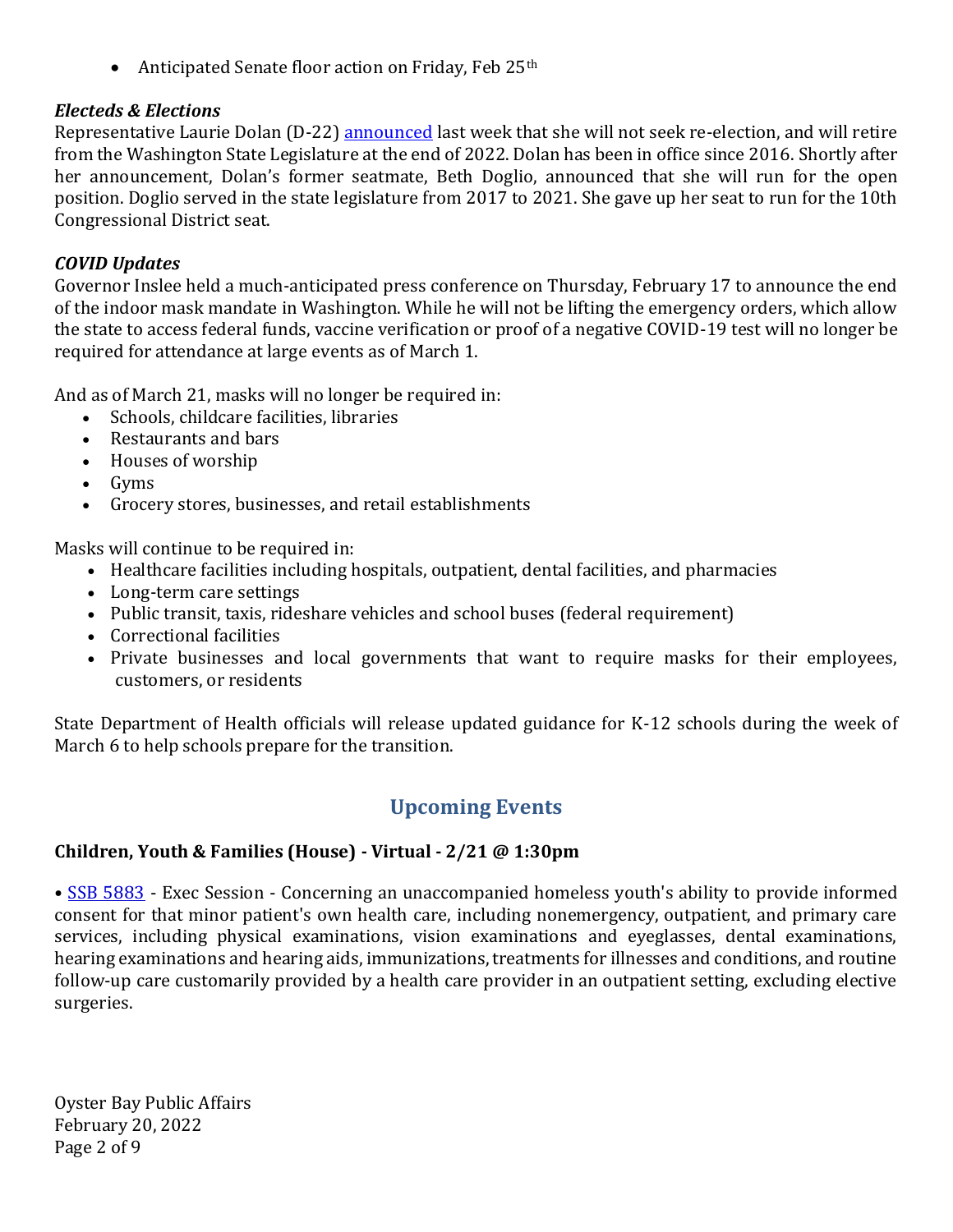### **College & Workforce Development (House) - Virtual - 2/21 @ 1:30pm**

- [SSB 5644](https://app.leg.wa.gov/billsummary?Year=2021&BillNumber=5644) Public Hearing Concerning providing quality behavioral health co-response services
- [SB 5854](https://app.leg.wa.gov/billsummary?Year=2021&BillNumber=5854) Exec Session Concerning ethical performance of faculty duties.

## **Early Learning & K-12 Education (Senate) - Virtual - 2/21 @ 1:30pm**

• [E2SHB 1162](https://app.leg.wa.gov/billsummary?Year=2021&BillNumber=1162) - Public Hearing - Creating new graduation credit and pathway options.

• **[SHB 1759](https://app.leg.wa.gov/billsummary?Year=2021&BillNumber=1759)** - Exec Session - Requiring school districts and other public education entities to make information from the department of health about substance use trends, overdose symptoms and response, and the secure storage of prescription drugs, over-the-counter medications, and firearms and ammunition, available through their websites and other communication resources.

- [HB 1834](https://app.leg.wa.gov/billsummary?Year=2021&BillNumber=1834) Exec Session Concerning student excused absences for mental health reasons.
- [SHB 1867](https://app.leg.wa.gov/billsummary?Year=2021&BillNumber=1867) Exec Session Concerning dual credit program data.

### **Education (House) - Virtual - 2/22 @ 8:00am**

- [SSB 5376](https://app.leg.wa.gov/billsummary?Year=2021&BillNumber=5376) Exec Session Promoting awareness of the governor's office of the education ombuds.
- [SSB 5594](https://app.leg.wa.gov/billsummary?Year=2021&BillNumber=5594) Exec Session Concerning public school instruction in awareness of bone marrow donation.
- [2SSB 5720](https://app.leg.wa.gov/billsummary?Year=2021&BillNumber=5720) Exec Session Providing student financial literacy education.

### **Civil Rights & Judiciary (House) - Virtual - 2/22 @ 10:00am**

• [SB 5596](https://app.leg.wa.gov/billsummary?Year=2021&BillNumber=5596) - Public Hearing - Conforming disclosure restrictions for mental health counselors, marriage and family therapists, and social workers to the requirements of the Uniform Health Care Information Act.

### **Ways & Means (Senate) - Virtual - 2/22 @ 4:00pm**

• [SHB 1590](https://app.leg.wa.gov/billsummary?Year=2021&BillNumber=1590) - Public Hearing - Concerning enrollment stabilization funding to address enrollment declines due to the COVID-19 pandemic.

• [2SHB 1664](https://app.leg.wa.gov/billsummary?Year=2021&BillNumber=1664) - Public Hearing - Concerning prototypical school formulas for physical, social, and emotional support in schools.

• **[ESHB 1699](https://app.leg.wa.gov/billsummary?Year=2021&BillNumber=1699)** - Exec Session - Permitting individuals retired from the public employees retirement system, the teachers retirement system, and the school employees retirement system additional opportunities to work for a school district for up to 1,040 hours per school year while in receipt of pension benefits until July 1, 2025.

Oyster Bay Public Affairs February 20, 2022 Page 3 of 9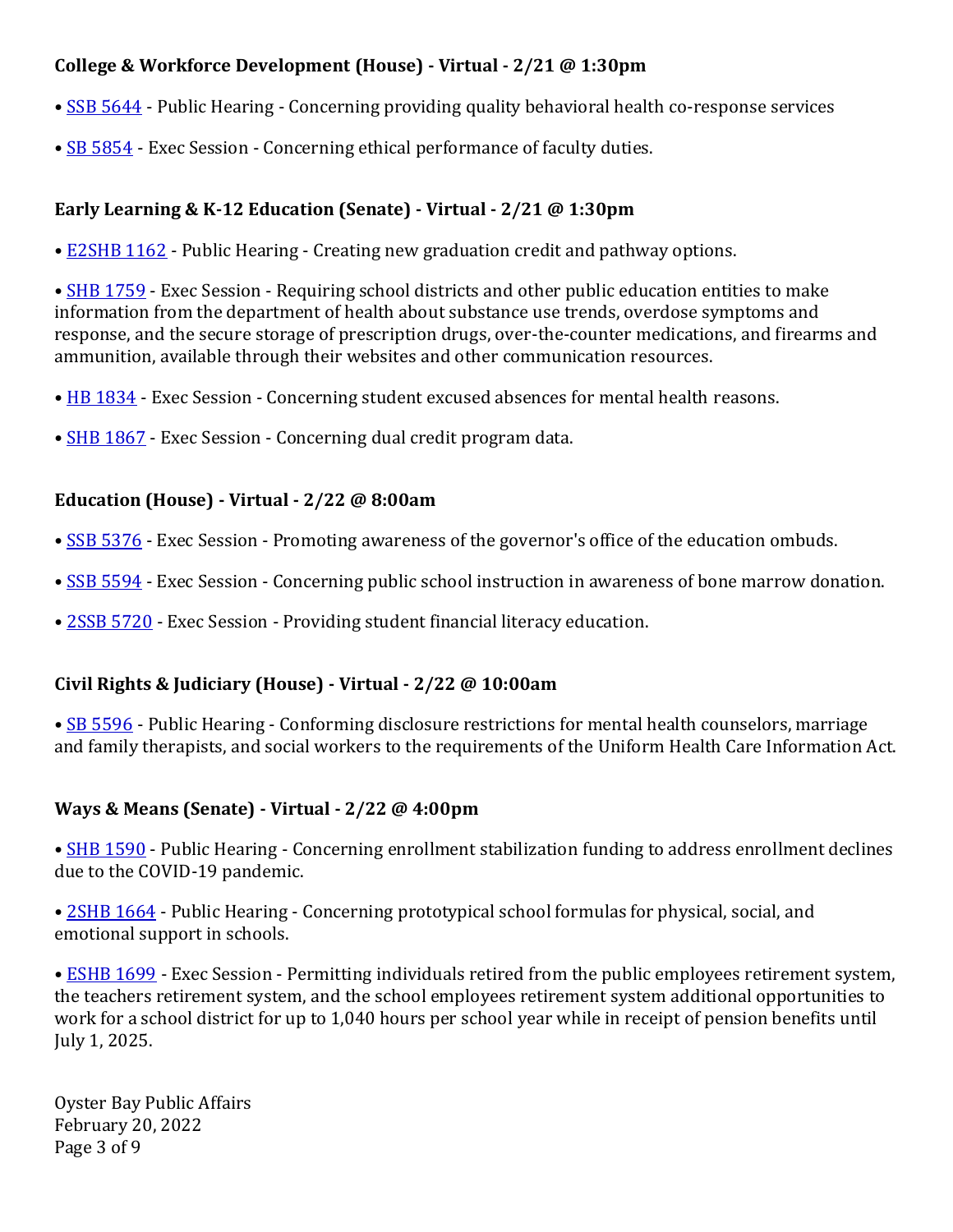#### **College & Workforce Development (House) - Virtual - 2/23 @ 8:00am**

- [E2SSB 5600](https://app.leg.wa.gov/billsummary?Year=2021&BillNumber=5600) Exec Session Concerning the sustainability and expansion of state registered apprenticeship programs.
- [SSB 5644](https://app.leg.wa.gov/billsummary?Year=2021&BillNumber=5644) Exec Session Concerning providing quality behavioral health co-response services.

### **Civil Rights & Judiciary (House) - Virtual - 2/23 @ 10:00am**

• [SB 5596](https://app.leg.wa.gov/billsummary?Year=2021&BillNumber=5596) - Exec Session - Conforming disclosure restrictions for mental health counselors, marriage and family therapists, and social workers to the requirements of the Uniform Health Care Information Act.

### **Education (House) - Virtual - 2/24 @ 10:00am**

- [SSB 5376](https://app.leg.wa.gov/billsummary?Year=2021&BillNumber=5376) Exec Session Promoting awareness of the governor's office of the education ombuds.
- [SSB 5594](https://app.leg.wa.gov/billsummary?Year=2021&BillNumber=5594) Exec Session Concerning public school instruction in awareness of bone marrow donation.
- [2SSB 5720](https://app.leg.wa.gov/billsummary?Year=2021&BillNumber=5720) Exec Session Providing student financial literacy education.

### **Behavioral Health Subcommittee to Health & Long Term Care (Senate) - Virtual - 2/24 @ 12:30pm**

- [SHB 1800](https://app.leg.wa.gov/billsummary?Year=2021&BillNumber=1800) Exec Session Increasing access to behavioral health services for minors.
- [2SHB 1890](https://app.leg.wa.gov/billsummary?Year=2021&BillNumber=1890) Exec Session Concerning the children and youth behavioral health work group.

| <b>Bill Details</b>       |                                                                                                             | <b>Status</b>  | <b>Sponsor</b> |  |
|---------------------------|-------------------------------------------------------------------------------------------------------------|----------------|----------------|--|
| <b>E2SHB</b>              | <b>High school graduation</b>                                                                               | $SL/K-12$      | Stonier        |  |
| <b>1162</b>               | Concerning high school graduation credit and pathway options.                                               |                |                |  |
| <b>SHB 1590</b>           | <b>Enrollment stabilization</b>                                                                             | S Ways & Means | Dolan          |  |
|                           | Concerning enrollment stabilization funding to address enrollment declines due to the COVID-19<br>pandemic. |                |                |  |
| <b>HB1601</b>             | <b>Student homelessness pilot</b>                                                                           | H Approps      | Leavitt        |  |
|                           | Expanding the students experiencing homelessness and foster youth pilot program.                            |                |                |  |
| <b>HB1611</b>             | <b>Highly capable students</b>                                                                              | $SL/K-12$      | Dolan          |  |
| Oyster Bay Public Affairs |                                                                                                             |                |                |  |
| <b>February 20, 2022</b>  |                                                                                                             |                |                |  |
| Page 4 of 9               |                                                                                                             |                |                |  |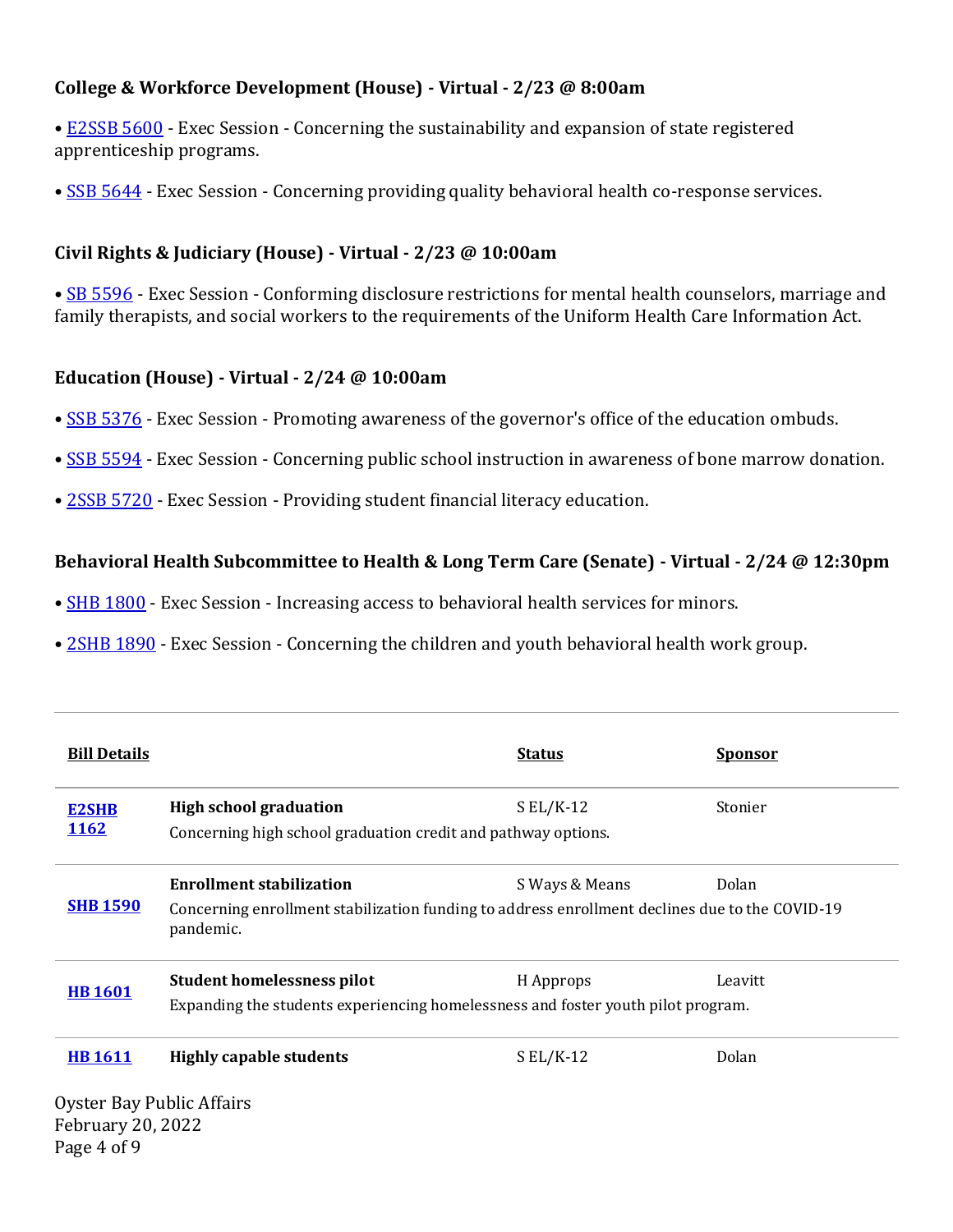Advancing equity in programs for highly capable students.

| 2SHB<br>1664               | <b>Schools/support funding</b><br>Concerning prototypical school formulas for physical, social, and emotional support in schools.                                                                                                                                                                                                                                  | S Ways & Means    | Rule       |  |
|----------------------------|--------------------------------------------------------------------------------------------------------------------------------------------------------------------------------------------------------------------------------------------------------------------------------------------------------------------------------------------------------------------|-------------------|------------|--|
| <b>ESHB</b><br><u>1699</u> | Work in retirement/schools<br>Permitting individuals retired from the public employees retirement system, the teachers retirement<br>system, and the school employees retirement system additional opportunities to work for a school                                                                                                                              | S Ways & Means    | Bergquist  |  |
|                            | district for up to 1,040 hours per school year while in receipt of pension benefits until July 1, 2025.<br>Students/COVID-19 pandemic                                                                                                                                                                                                                              | $S EL/K-12$       | Ortiz-Self |  |
| <b>SHB 1746</b>            | Updating the 2015 report and recommendations for supporting student success through measuring<br>and mitigating community risk and protective predictors since the emergence of the COVID-19<br>pandemic.                                                                                                                                                          |                   |            |  |
|                            | School websites/drug info.                                                                                                                                                                                                                                                                                                                                         | $S EL/K-12$       | Callan     |  |
| <b>SHB 1759</b>            | Requiring school districts and other public education entities to make information from the<br>department of health about substance use trends, overdose symptoms and response, and the secure<br>storage of prescription drugs, over-the-counter medications, and firearms and ammunition, available<br>through their websites and other communication resources. |                   |            |  |
| <b>E2SHB</b>               | Dual credit program access                                                                                                                                                                                                                                                                                                                                         | S Ways & Means    | Paul       |  |
| <b>1760</b>                | Expanding access to dual credit programs.                                                                                                                                                                                                                                                                                                                          |                   |            |  |
|                            | Prof. educator reprimands                                                                                                                                                                                                                                                                                                                                          | H 2nd Reading     | Harris     |  |
| <b>SHB 1791</b>            | Concerning reprimands for professional educators.                                                                                                                                                                                                                                                                                                                  |                   |            |  |
|                            | <b>Behavioral health/minors</b>                                                                                                                                                                                                                                                                                                                                    | S Behavioral Heal | Eslick     |  |
| <b>SHB 1800</b>            | Increasing access to behavioral health services for minors.                                                                                                                                                                                                                                                                                                        |                   |            |  |
| <b>HB1805</b><br>(SB 5797) | Opportunity scholarship prog<br>Concerning the opportunity scholarship program.                                                                                                                                                                                                                                                                                    | S Ways & Means    | Paul       |  |
|                            | Student absences/mental hlth                                                                                                                                                                                                                                                                                                                                       | $SL/K-12$         | Callan     |  |
| <b>HB1834</b>              | Concerning student excused absences for mental health reasons.                                                                                                                                                                                                                                                                                                     |                   |            |  |
|                            | Scholarships/disadv.groups                                                                                                                                                                                                                                                                                                                                         | H Civil R & Judi  | Shewmake   |  |
| <b>HB1836</b>              | Awarding academic scholarships to members of underprivileged or disadvantaged groups.                                                                                                                                                                                                                                                                              |                   |            |  |
| <b>SHB 1867</b>            | Dual credit program data                                                                                                                                                                                                                                                                                                                                           | $SL/K-12$         | Paul       |  |
|                            | Concerning dual credit program data.                                                                                                                                                                                                                                                                                                                               |                   |            |  |

Oyster Bay Public Affairs February 20, 2022 Page 5 of 9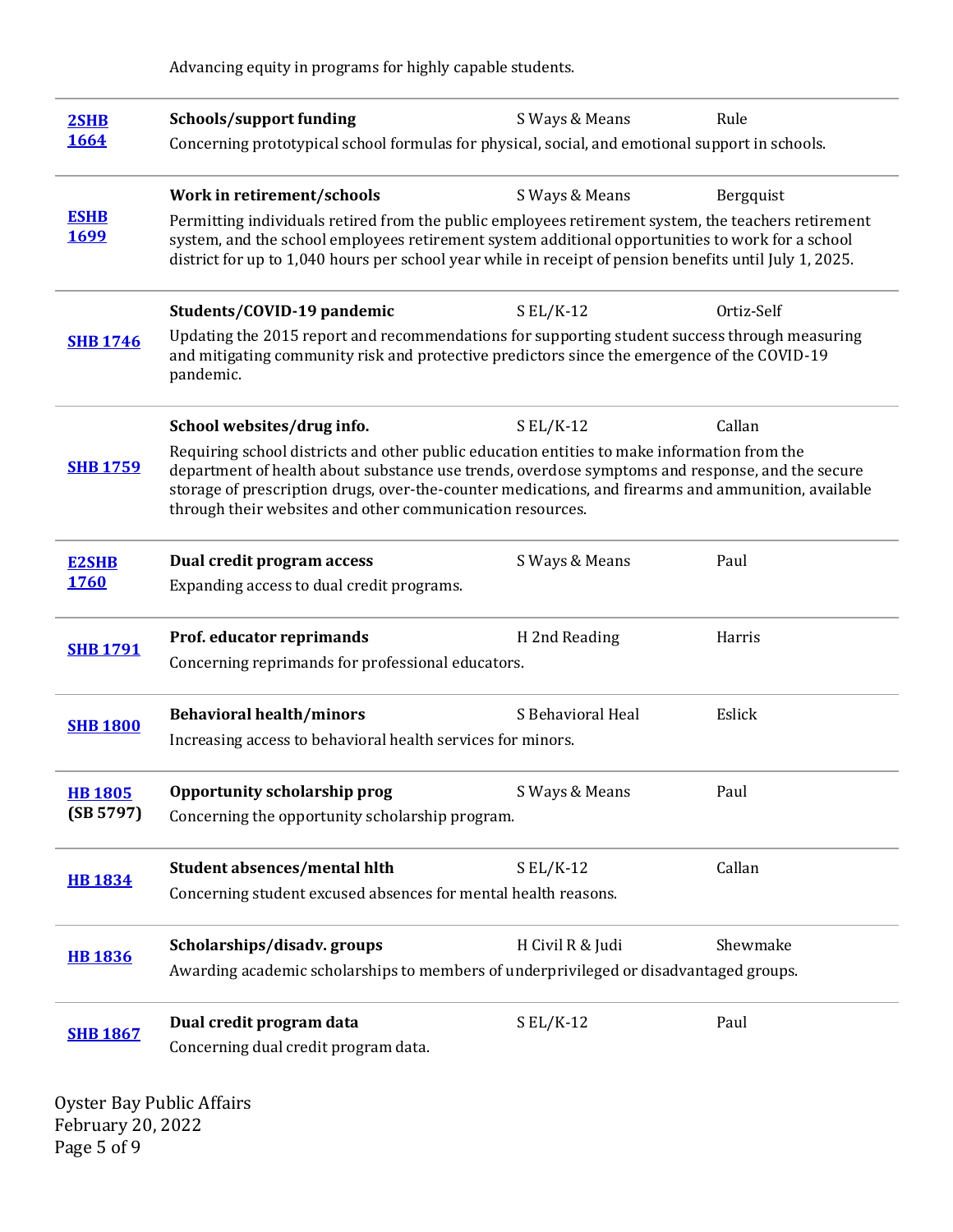|                 | <b>Youth lifeline</b>                                                                                                                                      | H Children, Yout  | Chopp  |  |
|-----------------|------------------------------------------------------------------------------------------------------------------------------------------------------------|-------------------|--------|--|
| <b>HB1883</b>   | Establishing a lifeline for youth and young adults who have experienced or are at risk of entering into<br>public systems of care.                         |                   |        |  |
| 2SHB            | <b>Children behavioral health</b>                                                                                                                          | S Behavioral Heal | Callan |  |
| <b>1890</b>     | Concerning the children and youth behavioral health work group.                                                                                            |                   |        |  |
|                 | Schools/discrimination, etc.                                                                                                                               | H Education       | Senn   |  |
| <b>HB 1900</b>  | Improving school districts' responses to complaints of discrimination, harassment, intimidation, and<br>bullying.                                          |                   |        |  |
|                 | <b>Active shooter drills</b>                                                                                                                               | $SL/K-12$         | Walen  |  |
| <b>SHB 1941</b> | Prohibiting active shooter scenarios for school safety-related drills.                                                                                     |                   |        |  |
| <b>HB 1985</b>  | Schools/support funding                                                                                                                                    | H Education       | Dolan  |  |
| (2SSB)<br>5595) | Concerning prototypical school formulas for physical, social, and emotional support in schools.                                                            |                   |        |  |
|                 | <b>OSPI</b> basic education funds                                                                                                                          | H Approps         | Rule   |  |
| <b>HB 2000</b>  | Clarifying the duty of the superintendent of public instruction to distribute federal and state basic<br>education funds.                                  |                   |        |  |
|                 | <b>Skill center funding</b>                                                                                                                                | H Approps         | Rule   |  |
| <b>HB 2011</b>  | Funding for skill center students for classes in sending school districts with less than 3,000 students<br>and significant participation in skill centers. |                   |        |  |
| <b>HB 2014</b>  | <b>Outdoor school</b>                                                                                                                                      | H Education       | Rule   |  |
| (SB 5905)       | Establishing the outdoor school for all program.                                                                                                           |                   |        |  |
| <b>HB 2041</b>  | <b>Health care for minors</b>                                                                                                                              | H HC/Wellness     | Walsh  |  |
|                 | Concerning greater consistency in the provision of health care services for minors under the age of 16.                                                    |                   |        |  |
|                 | Behavioral health work group                                                                                                                               | H HC/Wellness     | Dent   |  |
| <b>HB 2053</b>  | Creating a behavioral health work group to study the root causes of rising behavioral health issues in<br>Washington communities.                          |                   |        |  |
|                 | K-12 instructional materials                                                                                                                               | H Education       | Steele |  |
| <b>HB 2056</b>  | Promoting academic transparency in public schools.                                                                                                         |                   |        |  |
|                 | Outdoor learning grant prg.                                                                                                                                | S Ways & Means    | Rule   |  |

Oyster Bay Public Affairs February 20, 2022 Page 6 of 9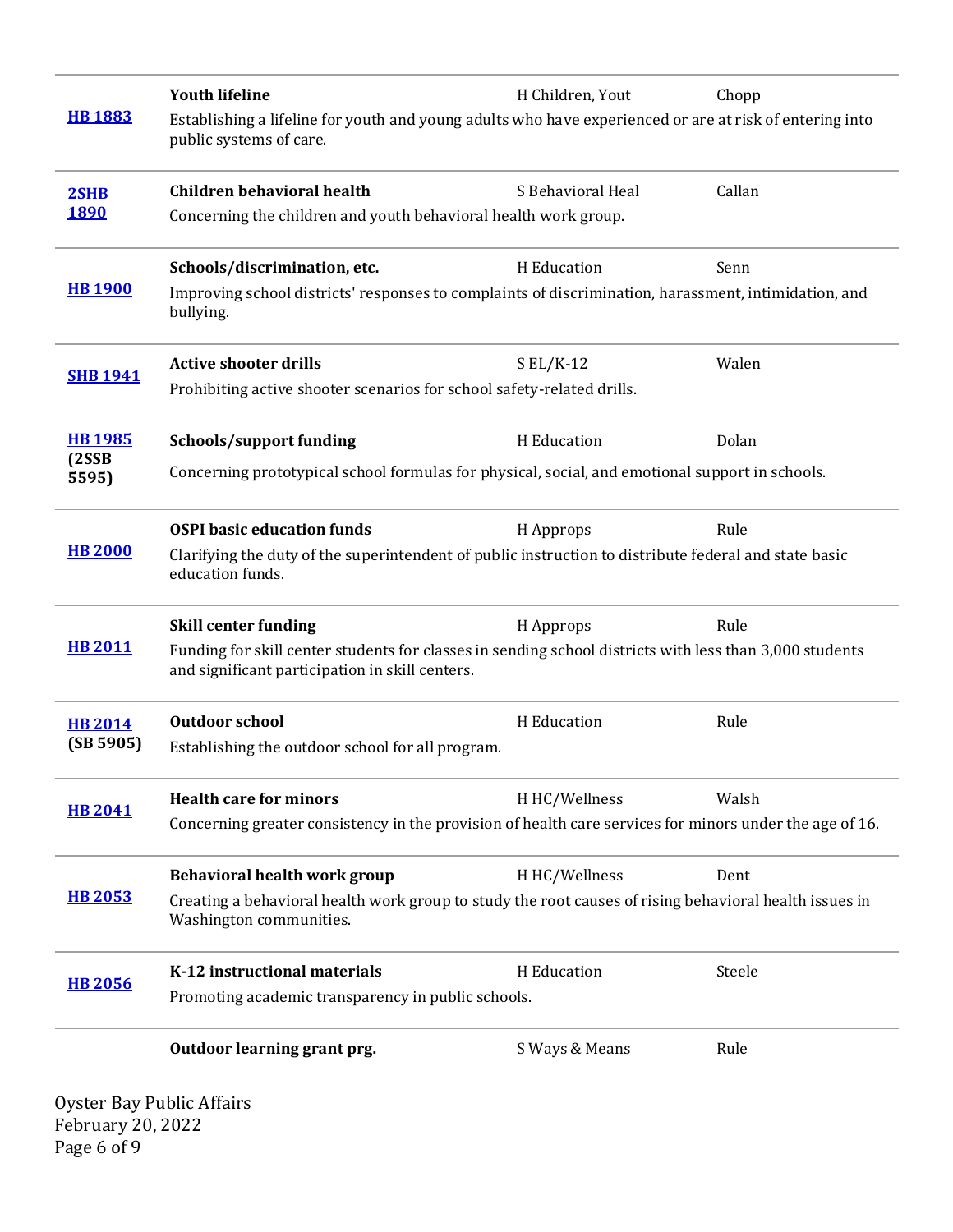| 2SHB     |                                                  |
|----------|--------------------------------------------------|
| 2078 (SB | Establishing the outdoor school for all program. |
| 5925)    |                                                  |

| <b>HIR4200</b><br>(Dead)         | <b>School district bonds</b><br>Amending the Constitution to allow a simple majority of voters voting to authorize school district<br>bonds.   | H Cap Budget     | Stonier      |
|----------------------------------|------------------------------------------------------------------------------------------------------------------------------------------------|------------------|--------------|
| <b>SB 5043</b><br>(Dead)         | <b>School employee housing</b><br>Providing housing to school district employees.                                                              | S Rules X        | Salomon      |
| <b>2SSB 5147</b><br>(Dead)       | Learning stabilization, etc.<br>Exploring alternative school calendars.                                                                        | S Rules X        | Hawkins      |
| <b>2SSB 5327</b>                 | Youth safety tip line<br>Creating a confidential youth safety and well-being tip line.                                                         | S Rules X        | <b>Brown</b> |
| <b>SSB 5376</b>                  | <b>Education ombuds awareness</b><br>Promoting awareness of the governor's office of the education ombuds.                                     | H Education      | Wilson       |
| <b>SB 5536</b>                   | Collaborative school govern.<br>Establishing a collaborative school-based governance model.                                                    | $S EL/K-12$      | Hasegawa     |
| <b>SSB 5537</b>                  | <b>Compulsory school attendance</b><br>Changing compulsory school attendance requirements for children five, six, and seven years of age.      | S Ways & Means   | Wellman      |
| <b>SSB 5553</b>                  | <b>Early STEM metrics</b><br>Providing data regarding early STEM metrics in the STEM education report card.                                    | <b>H CYFDP</b>   | Wilson       |
| <b>SSB 5563</b><br>(SHB<br>1590) | <b>Enrollment stabilization</b><br>Concerning enrollment stabilization funding to address enrollment declines due to the COVID-19<br>pandemic. | S Rules X        | Wellman      |
| <b>SSB 5594</b>                  | Bone marrow donation aware.<br>Concerning public school instruction in awareness of bone marrow donation.                                      | H Education      | Short        |
| 2SSB 5595<br>(HB 1985)           | <b>Schools/support funding</b><br>Concerning prototypical school formulas for physical, social, and emotional support in schools.              | S Rules X        | Wellman      |
| <b>SB 5596</b>                   | <b>Health info. disclosure</b>                                                                                                                 | H Civil R & Judi | Trudeau      |
| Ovster Bay Public Affairs        |                                                                                                                                                |                  |              |

Oyster Bay Public Affairs February 20, 2022 Page 7 of 9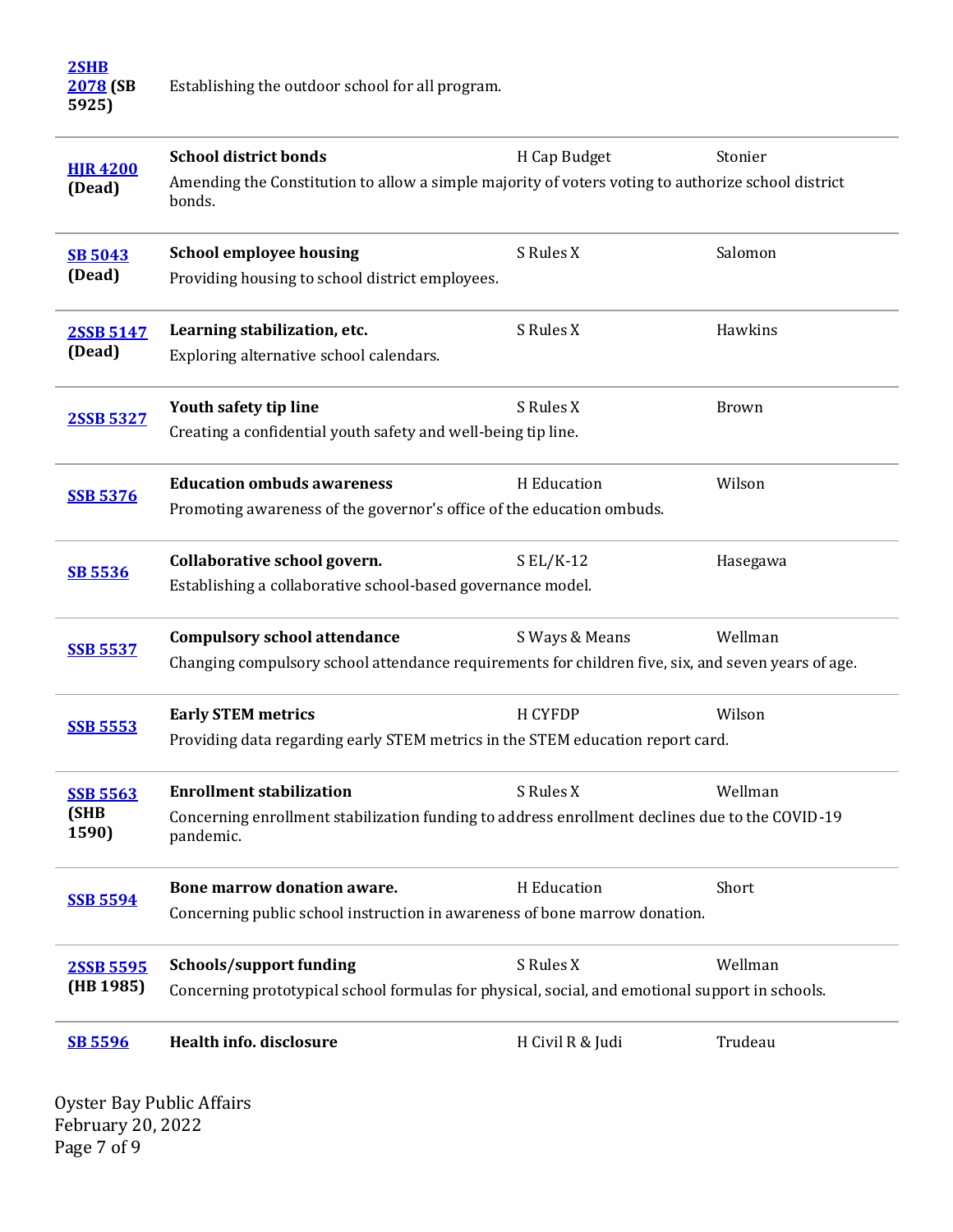Conforming disclosure restrictions for mental health counselors, marriage and family therapists, and social workers to the requirements of the Uniform Health Care Information Act.

| <b>E2SSB</b><br>5600        | Apprenticeship programs<br>Concerning the sustainability and expansion of state registered apprenticeship programs.                                                                             | H Coll & Wkf Dev | Keiser   |
|-----------------------------|-------------------------------------------------------------------------------------------------------------------------------------------------------------------------------------------------|------------------|----------|
| <b>SB 5601</b><br>(HB 1986) | <b>School district boards</b><br>Empowering school district boards of directors.                                                                                                                | $S EL/K-12$      | Short    |
| <b>SB 5630</b>              | Early learning/basic ed.<br>Expanding the statutory program of basic education to include the basic education program of early<br>learning.                                                     | $S EL/K-12$      | Hasegawa |
| <b>SSB 5638</b>             | <b>Mental health prof. licenses</b><br>Concerning expediting approval for applicants for an associate license as a social worker, mental<br>health counselor, or marriage and family therapist. | H HC/Wellness    | Wagoner  |
| <b>SSB 5644</b>             | <b>Behavioral health coresponse</b><br>H Coll & Wkf Dev<br>Wagoner<br>Concerning providing quality behavioral health co-response services                                                       |                  |          |
| <b>SSB 5719</b>             | <b>Dual credit costs</b><br>Concerning dual credit costs.                                                                                                                                       | S Ways & Means   | Mullet   |
| 2SSB 5720                   | <b>Student financial literacy</b><br>Providing student financial literacy education.                                                                                                            | H Education      | Mullet   |
| <b>SB 5735</b>              | Async. instructional hours<br>Counting asynchronous instructional hours towards those required by the instructional program of<br>basic education.                                              | $S EL/K-12$      | Dhingra  |
| <b>SB 5777</b>              | COVID-19 vaccine/children<br>Addressing the vaccination for COVID-19 requirement for children attending schools or day care<br>centers.                                                         | $S EL/K-12$      | Braun    |
| <b>SB 5820</b>              | Superintendent, appointing<br>Appointing the superintendent of public instruction.                                                                                                              | $S EL/K-12$      | Carlyle  |
| <b>SB 5854</b>              | <b>Faculty duties/ethics</b><br>Concerning ethical performance of faculty duties.                                                                                                               | H Coll & Wkf Dev | Randall  |